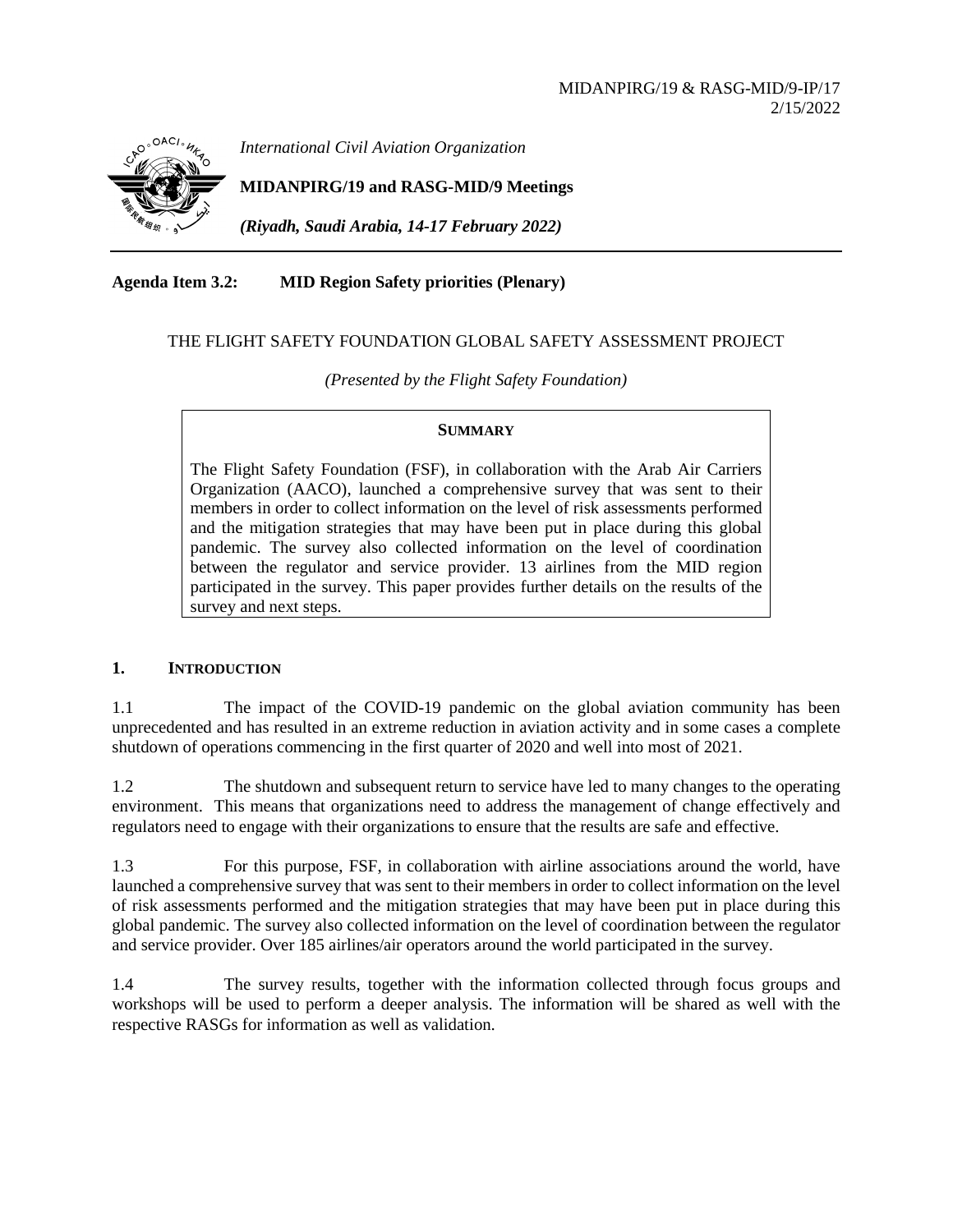## **2. THE GLOBAL SAFETY ASSESSMENT PROJECT**

2.1 The Flight Safety Foundation (FSF) has launched the development of a Global Safety Assessment Project to help FSF and its members to understand current global and regional safety needs by identifying synergies and gaps in addressing existing safety risks and emerging safety issues arising because of the global pandemic. The assessment focused on scheduled commercial air transport, business aviation and special operations.

2.2 Collaborating with regulators, regional groups and industry associations, FSF will determine the impact the pandemic has had on governments supporting their industry as well as on the industry keeping pace with its international obligations and national requirements. Additionally, the assessment will identify the new or emerging aviation safety issues arising because of the pandemic. The assessment will also focus regionally, and the results will provide a better understanding of existing safety risks and emerging issues leading to effective mitigation approaches.

2.3 Some metrics that will be considered are accident, serious incident and occurrence data, and the number of exemptions, extensions and alleviations issued. A deeper analysis is currently underway on the ability of regulators to issue exemptions and of service providers to perform thorough risk assessments to make informed decisions. Information has been collected through surveys and qualitative results reviewed through focus groups and workshops.

2.4 To this end, a survey has been prepared in collaboration with the Arab Air Carriers Organization (AACO) and sent to its members, in order to collect information on the level of risk assessments performed and the mitigation strategies that may have been put in place during this global pandemic. The survey also collected information on the level of coordination between the regulator and service provider. 13 airlines in the MID region participated in the survey.

2.5 The responses to the survey, together with other information collected, provided FSF with information on the level of risk assessments performed by airlines including mitigation strategies put in place and an indication of Safety Management Systems (SMS) implementation at a regional level. The information collected also provided - from a regional perspective - an indication of a regulators level of implementation (maturity) of implementing a State Safety Program.

2.6 The survey results, together with a preliminary analysis, addressed the following areas:

- Business continuity plans (BCP) and emergency response plans (ERP)
- Safety management systems and risk assessment processes
- Ability to monitor and detect hazards and perform a risk analysis
- Change management process
- CAA and industry cooperation
- OEM consultation
- Human Factors and Crew Resource Management

2.7 A workshop is planned to be held with survey respondents as well as other AACO members on 02 March 2022, to review in depth the survey responses and exchange best practices and lessons learned amongst participants and to better understand the challenges and risks identified by airlines. The outcomes of the workshop will contribute to the deeper analysis being performed by FSF.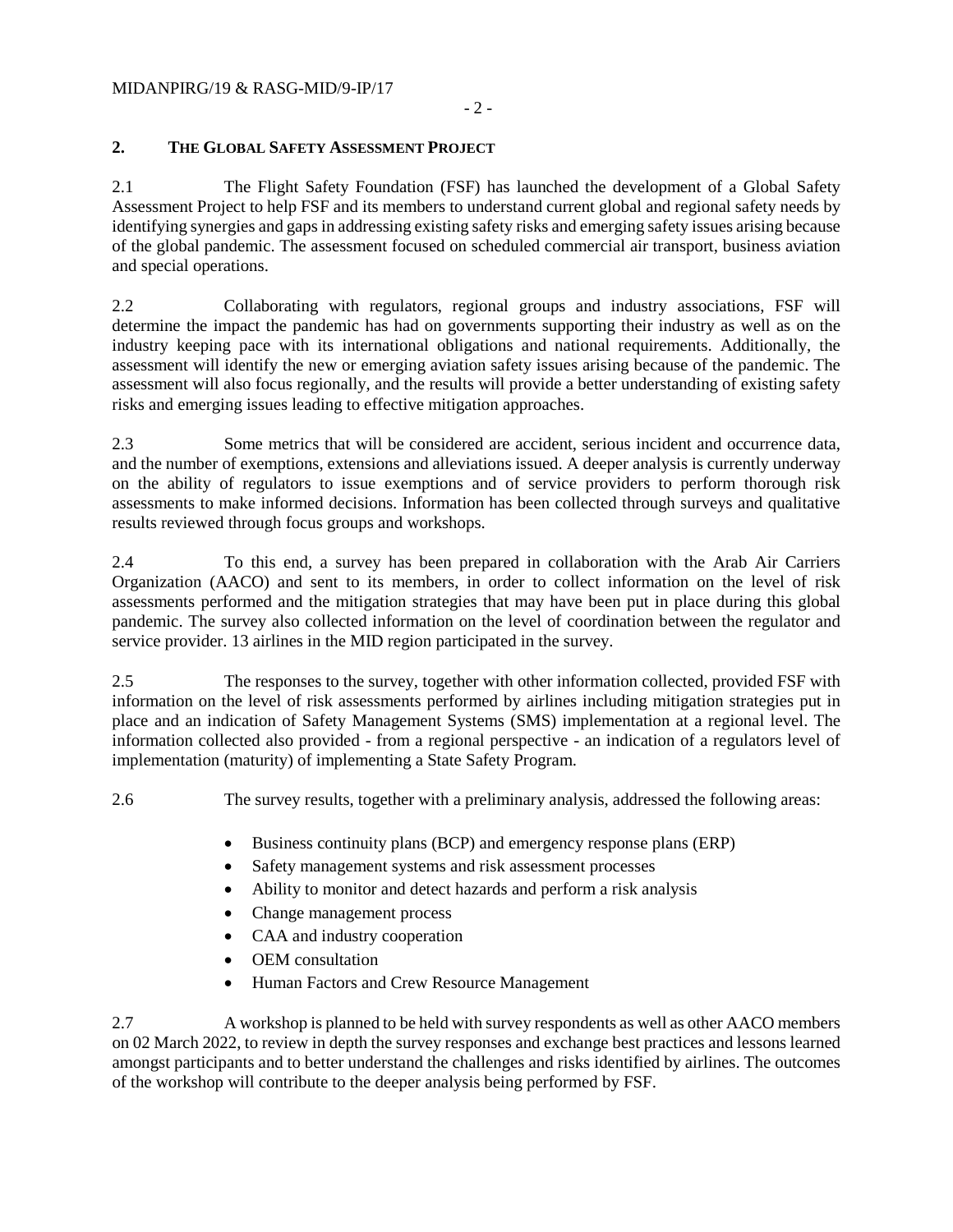2.8 The Global Safety Assessment Project is underway and targeted for completion by September 2022 with the preparation of a comprehensive report comprising analysis and recommendations. A preliminary report of the regional results will be shared with the RASG-MID for its consideration. The results stemming from the project may form the basis of a working paper to be presented at the 41st Session of the ICAO Assembly.

# **3. ACTION BY THE MEETING**

3.1 The meeting is invited to note the information provided.

-END-